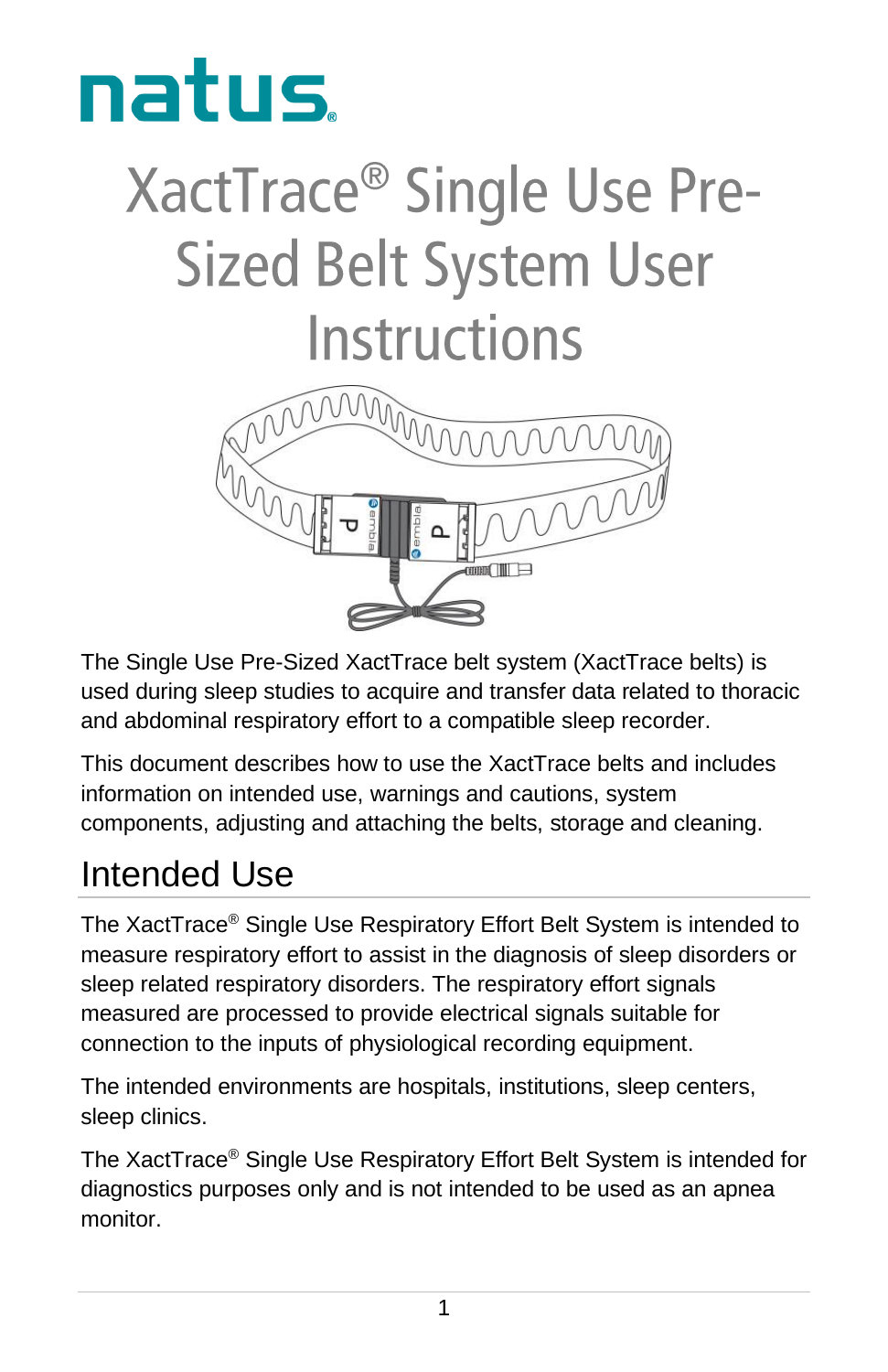## Warnings and Cautions

- XactTrace belts shall be worn over the patient's clothing The belts are single use.
- Do not stretch the belts too tightly around the patient as this may cause discomfort
- Caution must be taken to ensure that cables do not encircle the patient's neck. Special attention is needed in the case of children.
- Use the device only under the direction and supervision of a physician or trained technologist.
- Avoid all unnecessary contact with moisture when using the device.
- Do not use damaged belts, sensors or cables.
- Caution: U.S. Federal law restricts this device to sale by, or on the order of, a physician.
- This product is for diagnostic purposes only, and is not to be used as an apnea monitor.
- Do not use the device in an explosive environment—in other words, in the presence of flammable liquids, such as an anesthetic mixture with air, or with oxygen or nitrous oxide.
- Connect the XactTrace belts only to an input that is electrically isolated from the mains power. Do not plug the cables into electrical outlets, as this could result in serious electrical shock.
- Portable and mobile RF communications can affect the performance of the device.
- Electrostatic discharges (ESD) may cause artifacts in the signal from the device. A trained operator should be able to recognize these artifacts easily. Avoid conditions where electrostatic charge can build up due to low humidity and friction against carpets, clothing, and sheets made from artificial fibers.
- Universal applications require an external inductive interface cable which contains a battery; therefore, it must be disposed of properly. Local, state, or national laws might prohibit disposal of batteries in ordinary trash. Contact your local waste authority for information regarding available recycling and disposable options.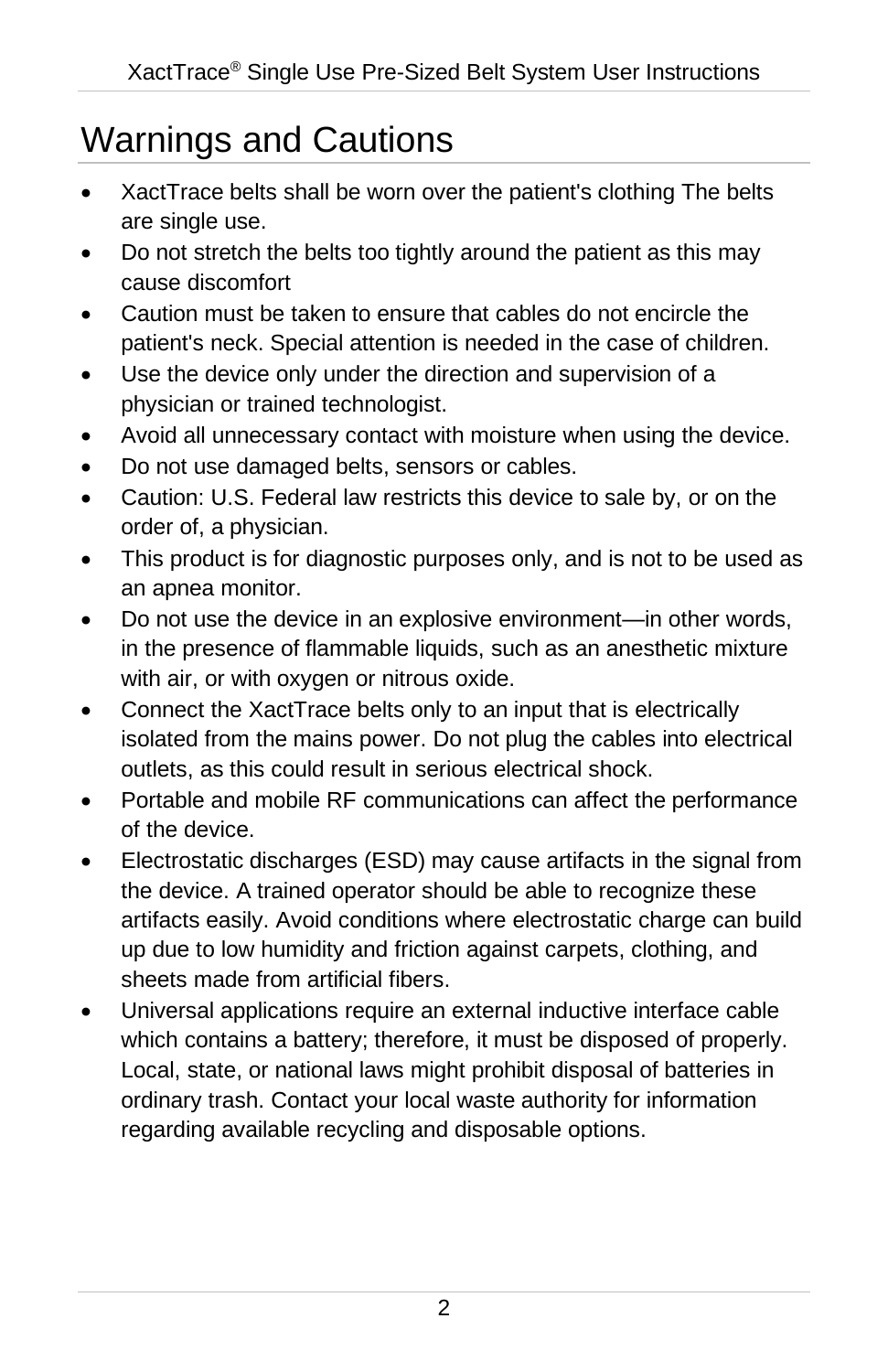# System Components

The system consists of a belt and a snap sensor with a cable that connects directly to an input on the recording device. The system converts changes in inductance to a digital signal that provides both qualitative and quantitative information on respiratory effort. An optional inductive interface cable can be purchased to interface the locks with most PSG systems that accept the 1.5mm female touchproof connectors.





# <span id="page-2-0"></span>Fitting the XactTrace Belts

The belts are intended to be worn over nightclothes and should fit the patient snugly without being uncomfortably tight. Avoid all unnecessary contact with moisture when using the XactTrace belts.

> **Note:** Do not use two thorax sensors or two abdomen sensors in the same recording. Using two sensors of the same type will cause interference between the sensors and could result in poor signal quality.

#### **Choosing a Belt Size**

The XactTrace belts come in four sizes: Large, Medium, Small and Pediatric. The length of the belt size can be adjusted to ensure a good fit. The belts should fit the patient snugly without being uncomfortably tight. Measure the patient's circumference and use the table below as a guideline. The belts are single use.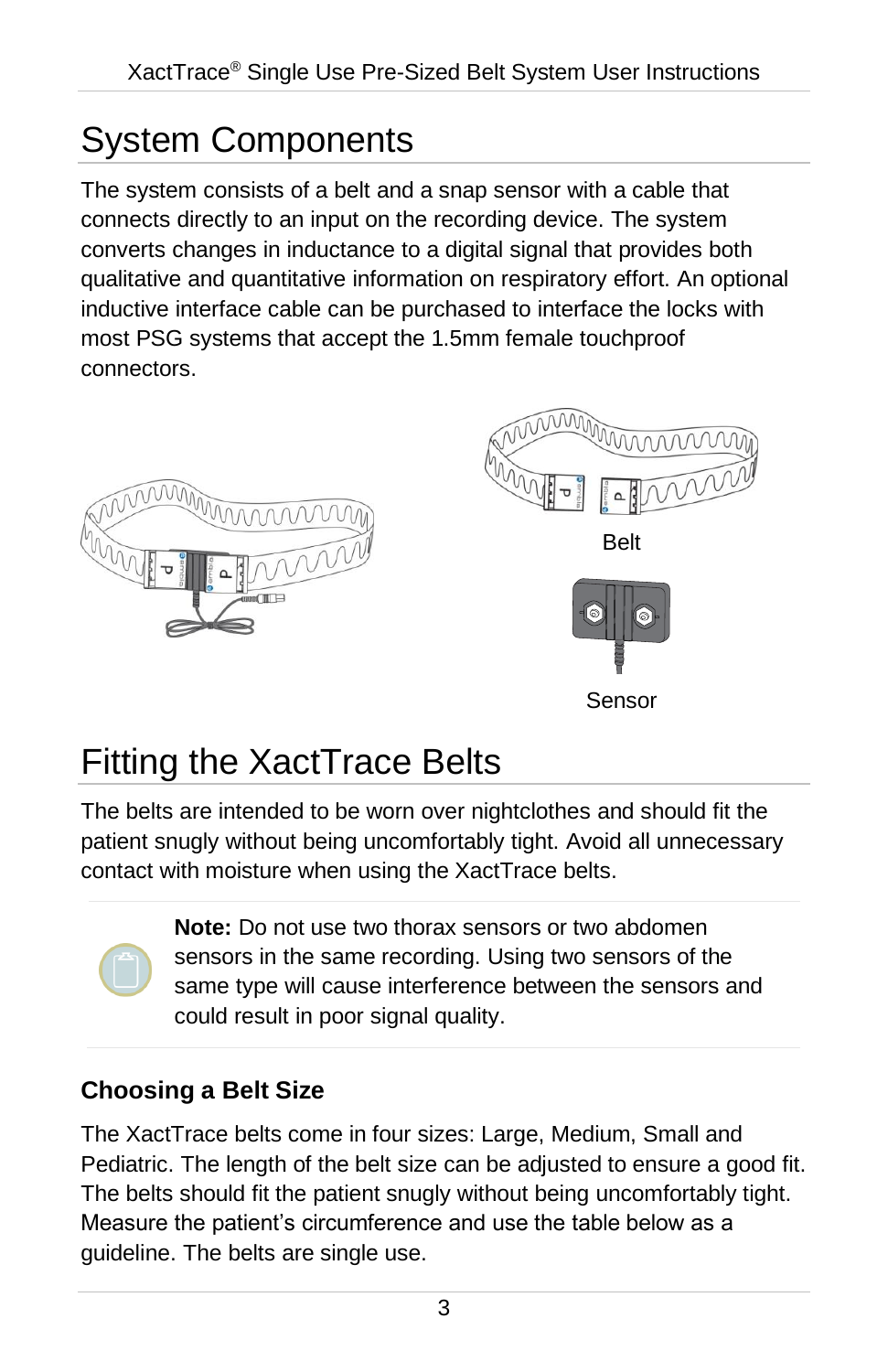#### **XactTrace Belt Sizes**

|           |            | <b>Full Size</b> | <b>Reduced Size</b> |               |  |
|-----------|------------|------------------|---------------------|---------------|--|
|           | cm         | <b>Inches</b>    | cm                  | <b>Inches</b> |  |
| Large     | 127 - 190  | $50 - 75$        | $102 - 165$         | $40 - 65$     |  |
| Medium    | $96 - 140$ | $38 - 55$        | 76 - 119            | $30 - 47$     |  |
| Small     | $61 - 89$  | 24 - 35          | $40 - 69$           | $16 - 27$     |  |
| Pediatric | $35 - 56$  | $14 - 22$        | $28 - 48$           | 11 - 19       |  |

#### **Adjusting the Belt Size**

Adjust the belt by sliding the loop buckles on each end to maintain a snug fit around the patient circumference.



# Attaching the Belts to the Patient

- 1. Encircle the belt around the patient chest and secure the snap ends of the belt to the buckle with the "blue" connector as shown in the figure below. The belt should fit snugly without being uncomfortably tight.
- 2. Prepare the abdomen belt in the same manner, only this time, fit the belt around the patients stomach and attached the snap ends of the belt to the buckle with the "yellow" connector.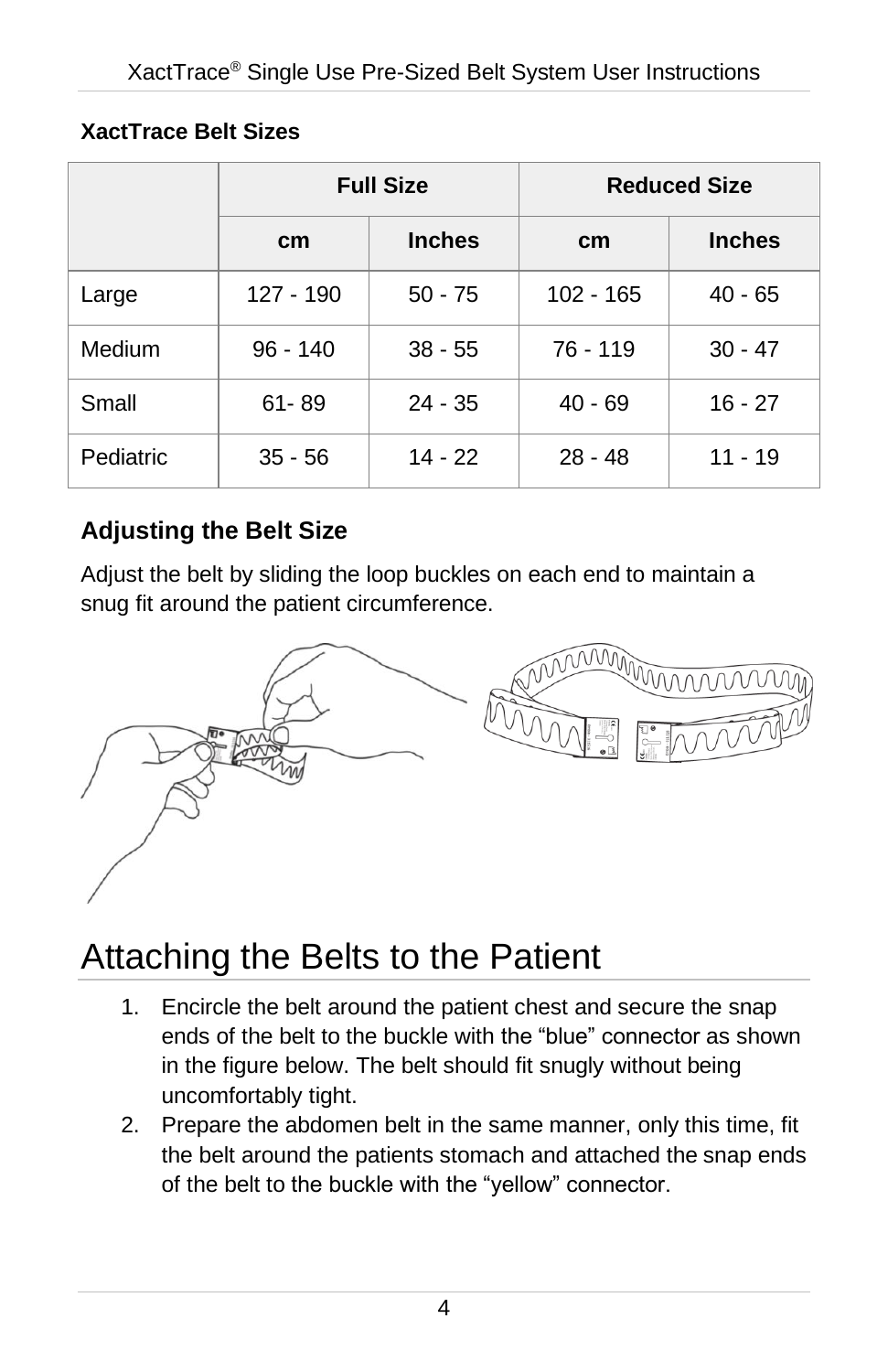3. Connect the abdominal (yellow) and the thoracic (blue) XactTrace belt connectors to the appropriate color-coded inputs on the recording device.



4. External inductive interface cables are required only with non-Embla amplifiers, referred to as "universal" applications. When using the inductive interface cables, insert the connector from the Chest belt into the processor module labeled THORAX, and then insert the connector from the Abdomen belt into the processor module labeled ABD. Both the Thorax (blue) and Abdomen (yellow) belt locks and inductive interface cable labels are color coded for easy identification and connection.

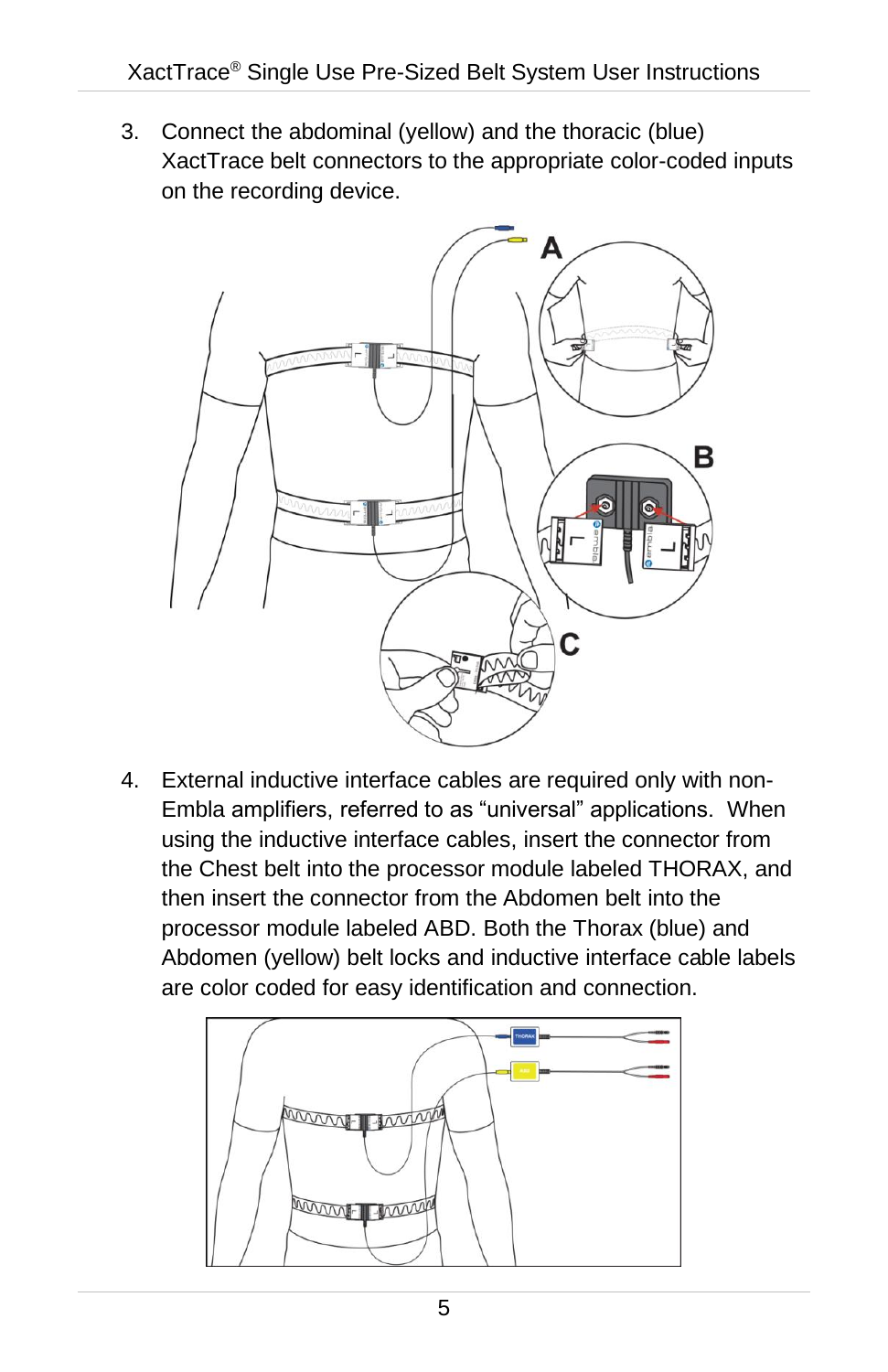5. Plug the thorax and the abdomen module outputs into the appropriate bipolar inputs on your polygraph. The red touchproof plugs into (+) input, and the black plugs into (-) input.

### User Settings

User settings are described below.

- **Sensitivity –** Adjustment of the sensitivity up or down is typically required. Response is dependent upon variables, such as sensor application and patient effort.
- **Low Frequency Filter / Time Constant –** 0.03 Hz (or 5 seconds or longer)
- **High Frequency Filter –** 15 to 35 Hz.



**Note:** Shorter time constants or higher low frequency filter settings significantly attenuate waveforms.

### Technical Specifications

See the table below for technical specifications for the XactTrace belts.

| <b>Physical Properties</b> |                  |                                                                                                        |  |  |  |
|----------------------------|------------------|--------------------------------------------------------------------------------------------------------|--|--|--|
| <b>Belt</b>                | Length:          | Pre-Sized lengths - Based on sizing chart<br>found under Fitting the XactTrace Belts.                  |  |  |  |
|                            | Material:        | Elastic belt<br>W=25, WHITE, TERYLENE, WITH<br>WIRE, UL1571 #28, WHITE                                 |  |  |  |
| Cable                      | Length:          | 16 inches (41 cm) - Thorax<br>26 inches (66 cm) - Abdomen<br>Ωr<br>78 inches (200 cm) - Thorax/Abdomen |  |  |  |
|                            | Material:        | CONN, 2P+FLAT<br>CABLE, NONULN#24(46/0.08)*2C, BLACK                                                   |  |  |  |
|                            | Snaps            | SCREW,M3,THREAD<br>L=3.2, L=8.8, D=2.95, D=4.6                                                         |  |  |  |
|                            | Over-<br>molding | PVC,45P, WHITE, UL94V-0                                                                                |  |  |  |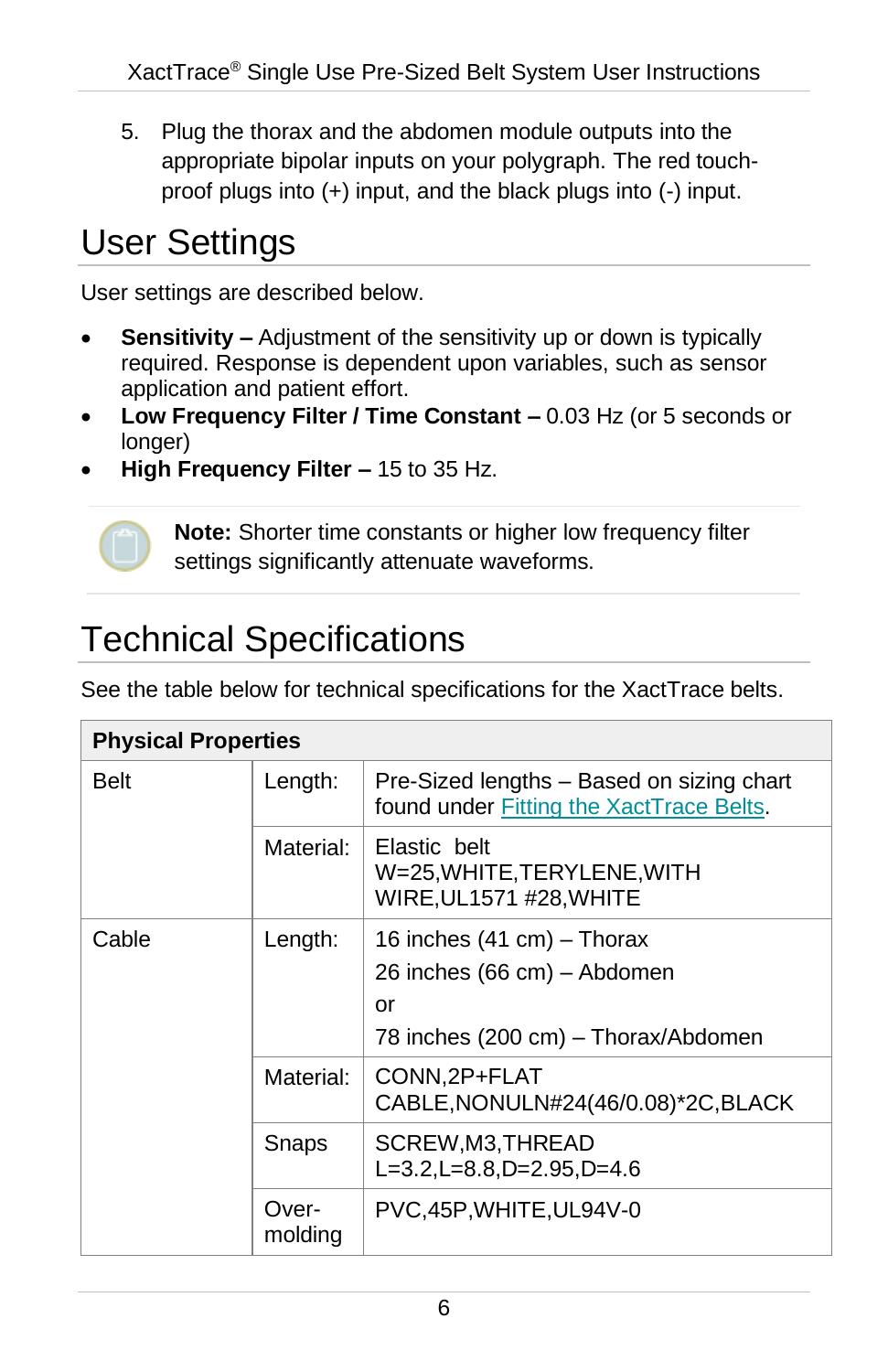| <b>Physical Properties</b>                                |                                                            |                              |                               |                            |  |
|-----------------------------------------------------------|------------------------------------------------------------|------------------------------|-------------------------------|----------------------------|--|
| Cable<br>Extension<br>(Optional)                          | Length:                                                    | 78 inches (200 cm)           |                               |                            |  |
|                                                           | Material:                                                  | PVC jacketed; zip-style cord |                               |                            |  |
| Inductive<br>Interface<br>Cable<br>(Optional)             | Box:                                                       | <b>ABS</b>                   |                               |                            |  |
|                                                           | Cable:                                                     | PVC jacketed; zip-style cord |                               |                            |  |
| <b>Environmental Specifications</b>                       |                                                            |                              |                               |                            |  |
| Temperature                                               | Operation:                                                 |                              | 40°F to 120°F (+5°C to +50°C) |                            |  |
|                                                           | Storage:                                                   |                              | 0°F to 120°F (-18°C to +50°C) |                            |  |
| Relative<br>Humidity                                      | Operation:                                                 |                              |                               | 15 to 95% (non-condensing) |  |
|                                                           | Storage:                                                   |                              |                               | 10 to 95% (non-condensing) |  |
| Pressure                                                  | Withstands atmospheric pressures from 7.3 psi to 29<br>psi |                              |                               |                            |  |
| <b>Output Specifications (Inductive Interface Cable):</b> |                                                            |                              |                               |                            |  |
| Output Signal                                             | Maximum signal<br>amplitude:                               |                              |                               | < 2m∨                      |  |
|                                                           | Frequency Range:                                           |                              |                               | 0.2 to 3 Hz                |  |
|                                                           | Sensitivity:                                               |                              |                               | Approximately 50µV/mm      |  |

## Hardware Compatibility

| Keyhole<br>Connectors               | Embla N7000                                                                                                                                                                                                                                                                           |  |  |  |
|-------------------------------------|---------------------------------------------------------------------------------------------------------------------------------------------------------------------------------------------------------------------------------------------------------------------------------------|--|--|--|
|                                     | Embla S4500                                                                                                                                                                                                                                                                           |  |  |  |
|                                     | <b>Embletta MPR System</b>                                                                                                                                                                                                                                                            |  |  |  |
|                                     | Natus Embla NDx/SDx, Natus Brain Monitor                                                                                                                                                                                                                                              |  |  |  |
| 1.5mm Touch<br>Proof<br>Connections | Compatible with Amplifiers that meet the following<br>input requirements<br>Can receive 1.5 mm touch proof connectors<br>Channel input range > 3mV<br>Amplifier filter characteristics that allows the<br>$\bullet$<br>following frequency range to pass<br>Signals from 0.2Hz to 3Hz |  |  |  |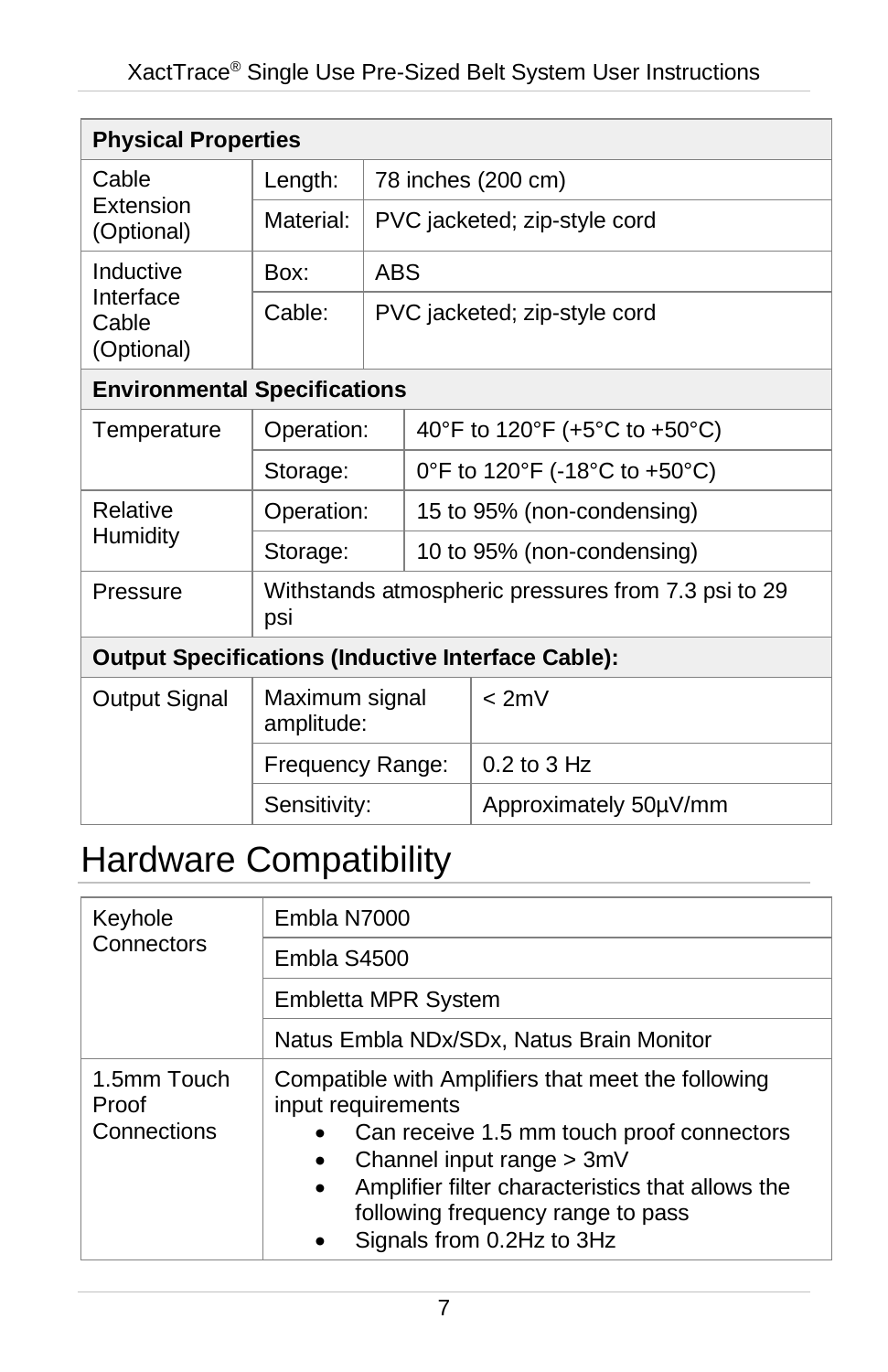## Storage

Proper storage extends the life of the XactTrace belts. To prevent damage, do the following when storing the sensor and belts between studies.

- The belts are single use and should not be used for more than one study.
- Do not wrap the cable around the sensor.



Incorrect Correct



### **Cleaning**

Wipe the snap sensor and inductive interface cables (if used) clean with a moist cloth containing hospital-grade laundry detergent, and dry with a clean, dry cloth. Take care to avoid contacting the sensor connector and plug of the snap sensors or processor modules with the cleaning solution. The snap sensors and inductive interface cables (if used) do not require sterilization.

The belts should be discarded after use, and do not require cleaning.

# Labeling Definitions



This symbol indicates that the item should not be reused and is intended for a single-use only.

### **Maintenance**

No special maintenance of the XactTrace belts is required.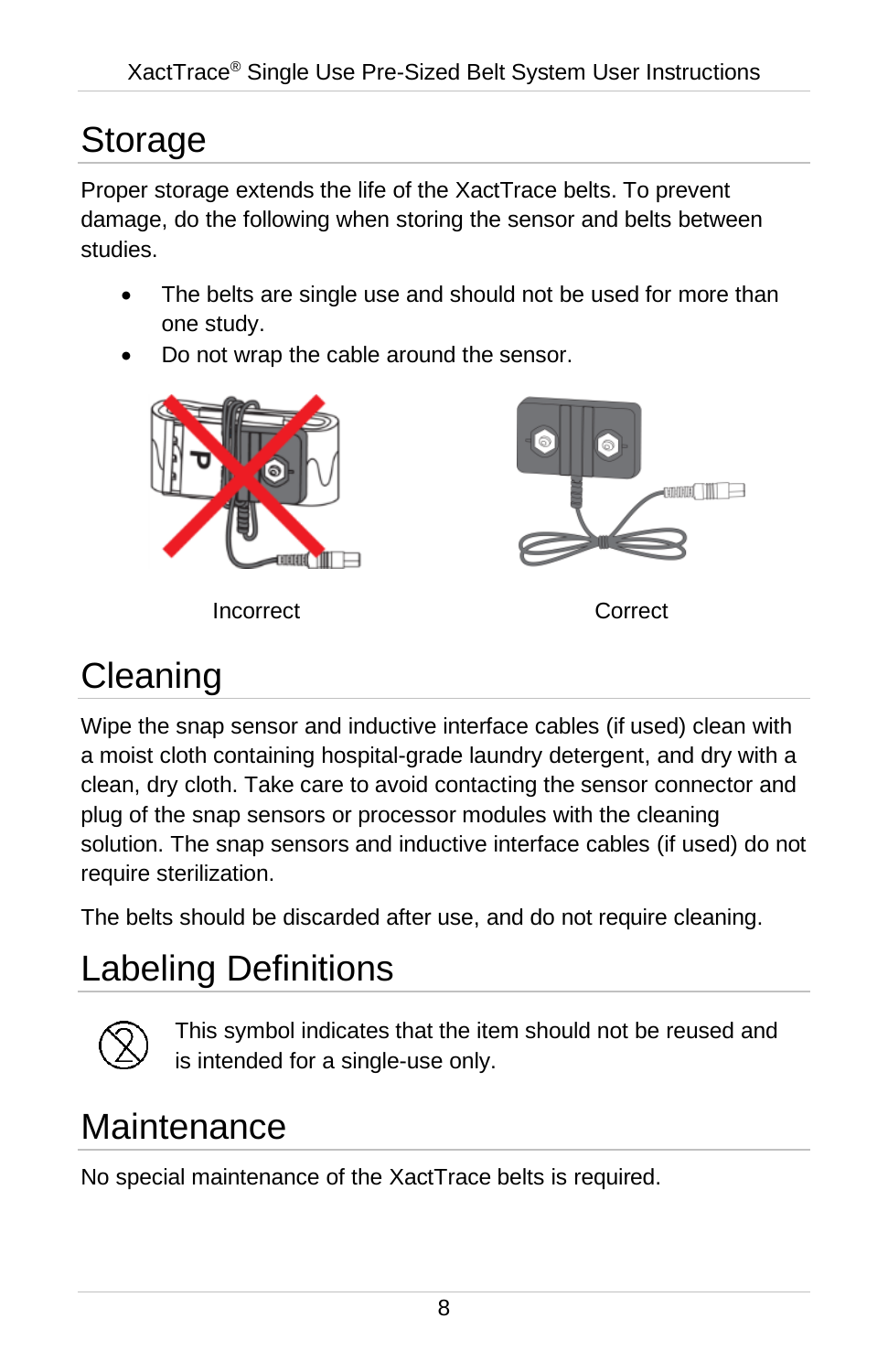### **Warranty**

Natus warrants the sensor to be free of defects in materials and workmanship for 12 months from the date purchased. The sole liability of Natus and our distributors is limited to replacement or repair of the product at the option of Natus, with no charge for parts or labor if any part is proven to be defective in workmanship, performance, or materials during the warranty period. Under no circumstances shall Natus or our distributors be liable for any loss of revenues or damage, direct, consequential, or incidental, including loss of profit, property damage, or personal injury arising from the use of, or the inability to use this product. This warranty is intended for the original buyer and is in lieu of all other warranties or previous agreements, expressed or implied. This warranty is rendered void if the product is used for anything other than its intended purpose or is subject to abuse, misuse, tampering, neglect or unauthorized modifications. Use of this product constitutes acceptance of this warranty in total.